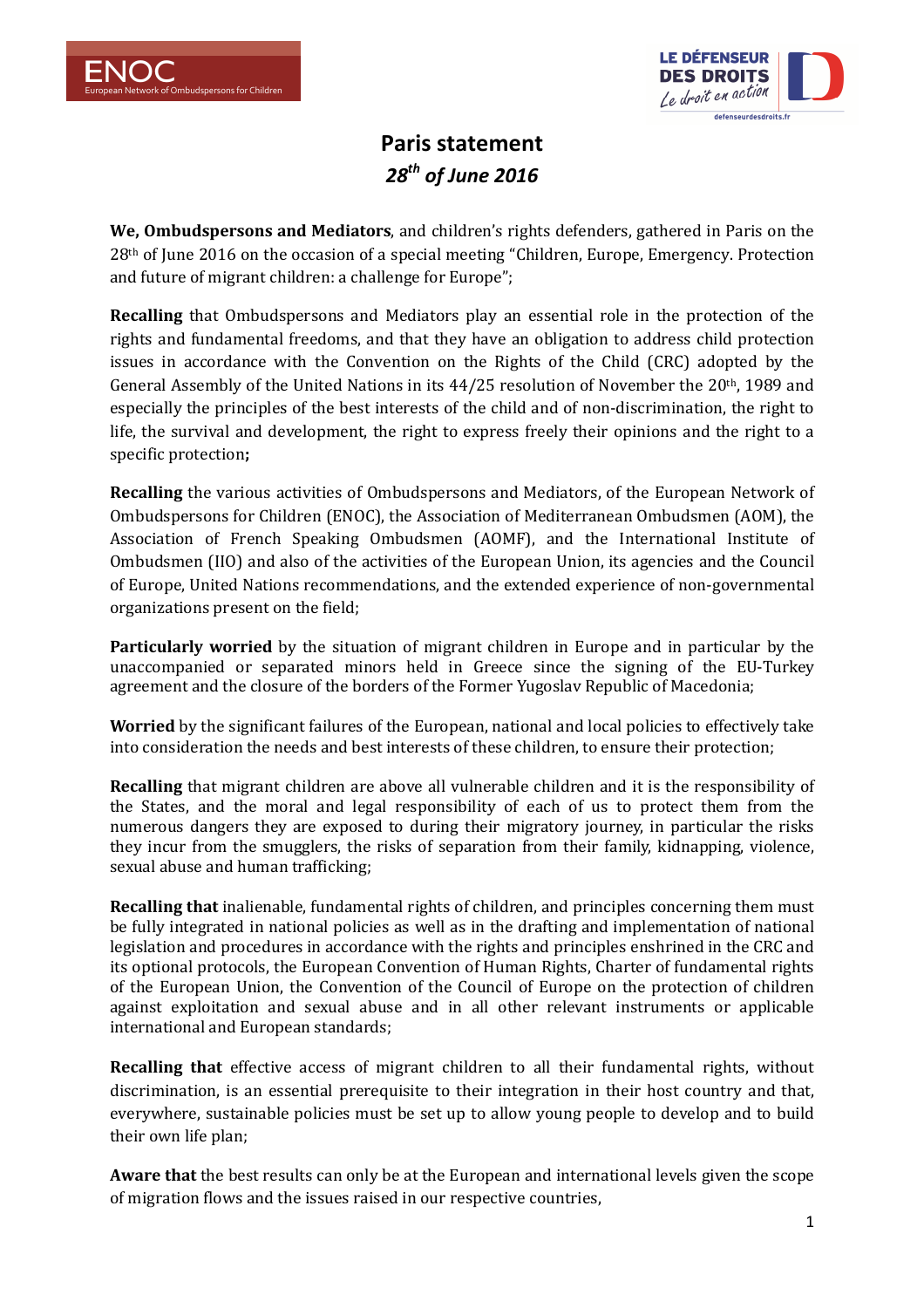## **We, Ombudspersons and Mediators, children's rights defenders,**

## **I. Commit to:**

- 1. Develop and disseminate adapted **information tools** (about rights, procedures and the competent bodies of every country) aimed at migrant children and at professionals. These tools should be accessible and translated into all relevant languages.
- 2. Strengthen the **cooperation between Ombudspersons and Mediators** with regards to: improving the protection and promotion of the rights of migrant children; developing better exchange of information for the effective follow-up of family reunification or child protection cases in order to accelerate their resolution.
- 3. Ensure, in our respective States, the promotion of the accurate international and European instruments as well as the cooperation with the international and European bodies.
- 4. Ensure, in our respective States, **the implementation of this statement**.

## **II. Urge:**

- 1. All States and the European Union to develop and facilitate legal immigration mechanisms in order to prevent children putting themselves in danger by using irregular immigration routes, and in particular they should accept more applications for family reunification.
- 2. All States and the European Union to set up **adapted and reliable systems of identification, and registration** of migrant children upon their arrival in Europe and at each stage of their route, through the harmonized collection of data (full name, age, nationality, sex, whether accompanied or not by a legal representative, entry point, relatives within Europe).
- 3. All States, the Council of Europe and the European Union, to implement strengthened cooperation to ensure effective follow-up of the route of these children and to protect them against any disappearance, violence, carelessness, trafficking or exploitation. To this end States have to take protective measures by setting up mechanisms of prevention, orientation, and follow-up of children to answer every case of migrant children disappearance.
- 4. All European States, to put **a definitive end to any form of detention** of migrant children, whether accompanied or not, regardless of the immigration procedure they are submitted to.
- 5. All States to guarantee **migrant children appropriate and adapted reception conditions,** taking into account their fundamental needs; providing permanent care and support their development, their protection against any form of danger and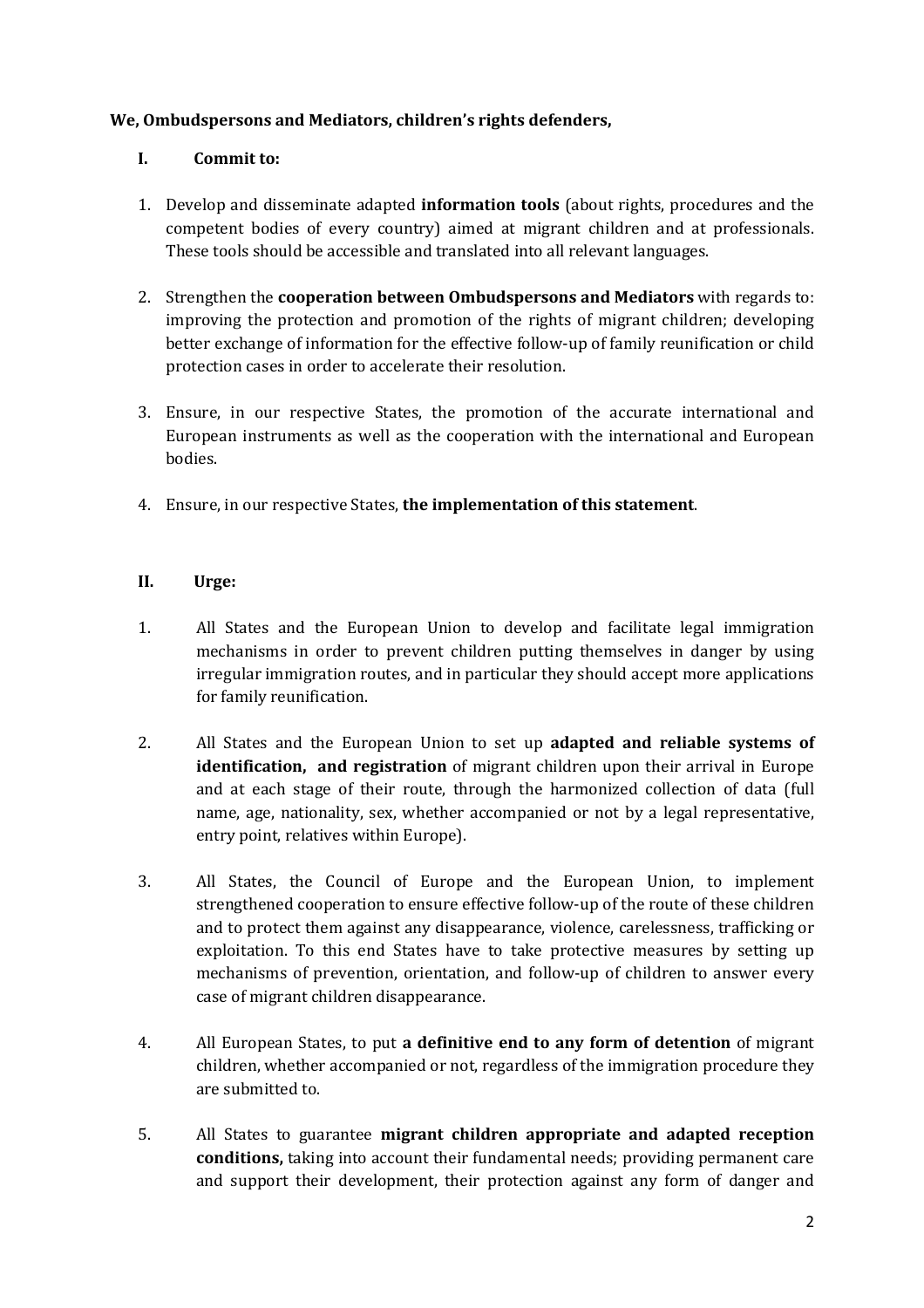violence; and taking into account their cultural values. This care has to include in particular safe accommodation where they can find the security their state of vulnerability requires

- 6. All States, the Council of Europe and the European Union, to ensure to all children, from their arrival and during all the steps of their migratory route, an effective access to their fundamental rights, and more particularly to health care adapted to their physical and psychological needs and to education, in the same way as the other children being a matter of the jurisdiction of the reception State.
- 7. All States to designate a **qualified and independent guardian or a legal representative** to defend effectively the interests of unaccompanied or separated children from their registration, accompanying, advising and representing them to authorities and in procedures involving them until they reunify with their family or until they are granted appropriate protection.
- 8. All Public authorities to provide all children and especially in the framework of administrative and judicial procedures, **free and comprehensive information about their rights, adapted to their age and in a language they can understand**, with the help, if needed, of a translator.
- 9. All States to guarantee to the child the right to be heard on any question interesting him/her and in particular in any legal or administrative procedure involving him/her according to the article 12 of the CRC.
- 10. All **States, the Council of Europe and the European Union to set up and fund adequate training of all professionals in contact with migrant children** (social workers, guardians, healthcare professionals, psychologists, police officers, frontier officers, judicial authorities, lawyers, teachers…), with, if applicable, the assistance of the European and international authorities. Personnel should be properly trained to respect migrant children's fundamental rights, to understand their specific needs, their cultural identity.
- 11. All States and the European Union to engage in **enhanced cooperation** to facilitate and accelerate the exchange of information, the progression of casework and facilitation of family reunification or relocation requests, to expedite quick access to protection and legal security.
- 12. All States to proactively cooperate and coordinate, with civil society organisations as well as international organizations operating on the ground, and ensure that a chain of responsibility is clearly defined and identified regarding reception, assistance and protection of migrant children.
- 13. All States and the European Union to apply all the commitments already taken in particular the relocation scheme which has to prioritize unaccompanied migrant children.